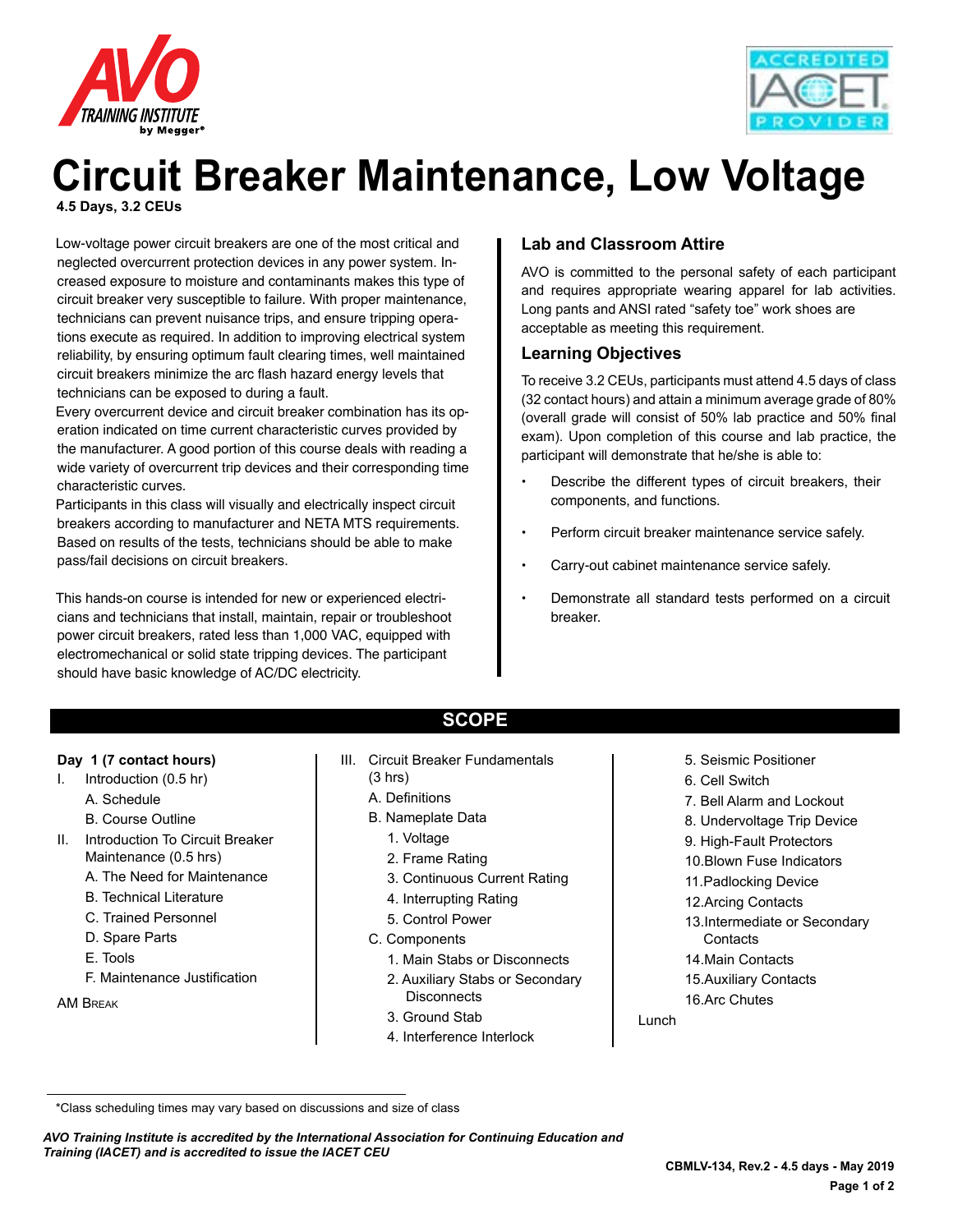# **Circuit Breaker Maintenance, Low Voltage**

**4.5 Days, 3.2 CEUs**

# **SCOPE (continued)**

- III. Circuit Breaker Fundamentals (cont'd)
	- D. Operating Principles (1.5 hrs)
		- 1. Mechanical Operation
		- 2. Electrical Operation

#### PM Break

- IV. Circuit Breaker and Cabinet Service (1.5 hrs)
	- A. Circuit Breaker Removal
		- 1. Removal Procedure
		- 2. Racking Position
	- B. Cabinet Service
	- C. Circuit Breaker Service

#### **Day 2 (7 contact hours)**

- V. Overcurrent Devices (6 hrs)
	- A. Overcurrent Device Development
		- B. Overcurrent Devices
			- 1. Electromagnetic Overcurrent Device

#### AM Break

- 2. Long-Time-Delay Device
- 3. Short-Time-Delay Device
- 4. Instantaneous Device
- 5. Solid-State Overcurrent
- Devices

#### Lunch

- C. Practical Exercises
	- 1. Reading Overcurrent Devices 2. Calculating Device Operating
	- Times
- D. Malfunction Causes
- E. Setting Overcurrent Devices
- F. Interpretation of Low-Voltage Power Circuit Breaker Curves

#### PM Break

- G. Overcurrent Testing Procedures H. Timing Tests
- VI. Miscellaneous (1 hr)
	- A. Records and Record Keeping B. New Circuit Breakers
	- C. Storage of New Circuit Breakers
	- D. Checkout and Testing of New Circuit Breakers
	- E. Storage of Spare Breakers

#### **Day 3 (7 contact hours)**

- F. Labs
	- 1. CB Maintenance and Disassembling
	- 2. Electrical Test and
	- Mechanical Adjustments
- G. Restoration of Service

# **Day 4 (7 contact hours)**

VII. Lab (7 hrs) High Current Testing of Trip Devices (Primary Injection Method) AM Break VII. Lab (cont'd) Lunch VII. Lab (cont'd) PM Break VII. Lab (cont'd)

### **Day 5 (half day) (4 contact hours)**

VIII. Conclusion (4 hrs) A. Review AM Break B. Final Exam